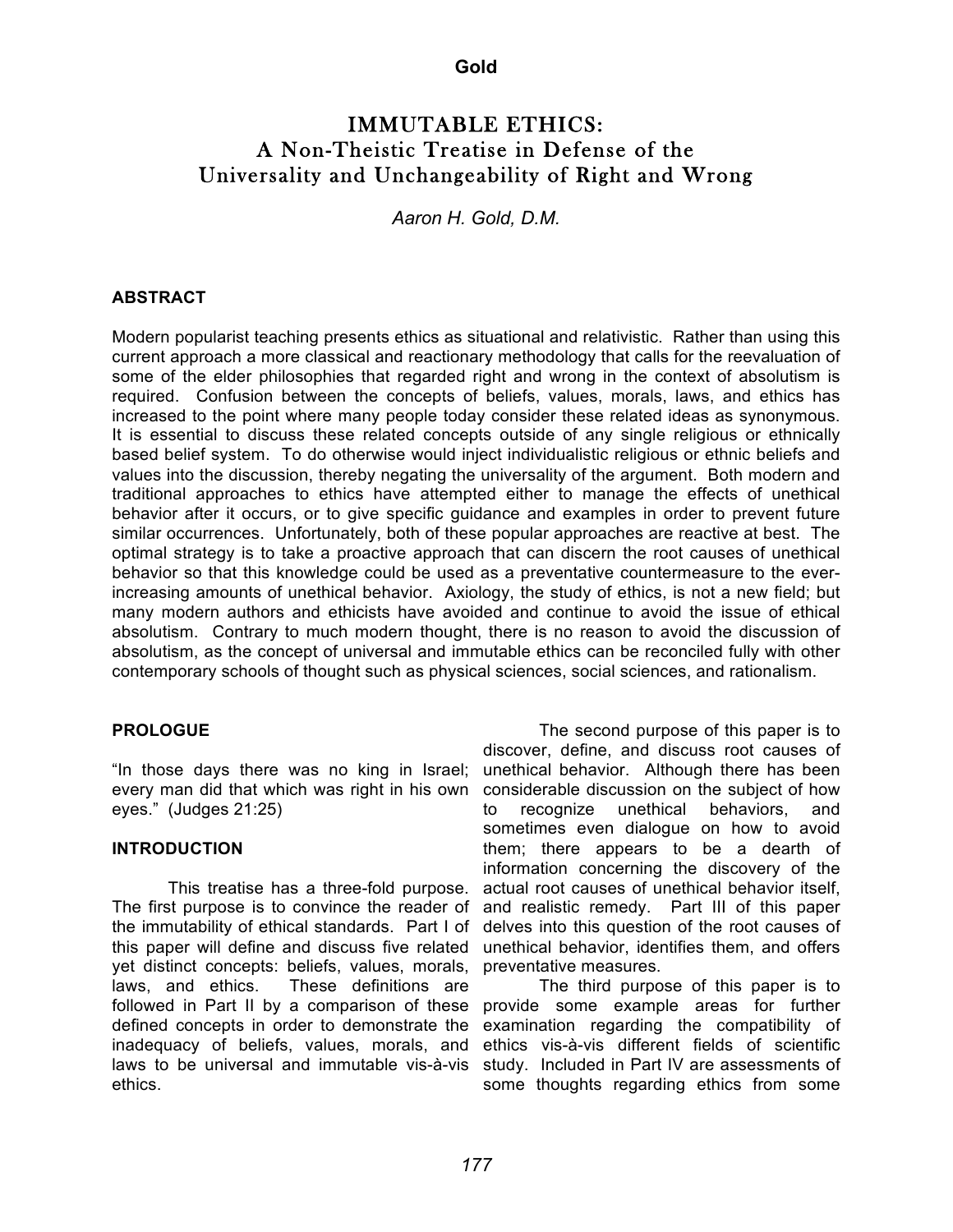great philosophers and scientists that have *BELIEFS* come before us.

### **PART I – DEFINITIONS**

#### *INFORMATION and IDEAS*

Morris Massey's epic hypothesis, "What You Are is Where You Where When" posits that who one has become is based upon the unique synthesis of the distinctive cumulative conviction as to the goodness, worth, or value stimuli of ideas and events that one has been subjected to throughout the course of his or her life. (Massey, 1976) Information incessantly bombards us and we continuously process it all. Some of this information we chose to reject and eliminate from our future use. Other information, we elect to keep. This retained information becomes each individual's personalized idea base for future use.

Information is constantly being presented to us from many differing points. *VALUES* These methods of presentation include both formal and informal venues, with one of the earliest methods of acquiring information being from parental interaction. Even in today's modern world of public education, parents still influence their children's moral compass in those few years prior to surrendering their children to the state-run educational system. In addition to the state-run public education system, many children are also subject to the teachings of religious organizations. Even if not directly influenced by these religious or state run organizations, daily interaction with those individuals who are indirectly affects group then become the basis for societal everyone in the society. Some societies that norms and laws. (http://www.etymonline.com) officially avoid or reject religious teachings either, 1) interject their own form of theism *MORALS* (often called atheism), or 2) these type of teachings are so entrenched that they have Morals are a system of beliefs and values, become an intrinsic part of the fabric of society. This constant bombardment of information then becomes the universal database (the whole-set) from which is extracted those ideas into the grouping (the values. The word morals is all too often used subset) that will become the basis of our as a synonym for ethics. While the two words, individualistic belief system.

From this subset of retained ideas, some of these ideas are found significant enough to become part of an individual's belief system. Beliefs are those states or habits of the mind in which trust or confidence is placed. Furthermore, belief implies having a firm or unshakeable faith, accepting something as true and genuine while holding a firm of that something. The word belief comes from twelfth-century English, where the word implied the meaning of dear and esteemed. The word belief originally had a religious significance implying a trust in God, but by the sixteenth-century the word had become limited in common usage to meaning simply the "mental acceptance of something as true." (http://www.etymonline.com)

Values are based upon the beliefs and ideas that are of special importance or significance to an individual. The definition of value is based on the etymology of the word value itself; i.e., from the thirteenth-century French word, *value*, meaning of worth or of value, to be of worth, from the Latin *valere*, to be strong, well, of value. Values, then, are those ideas that have a particularly significant meaning to an individual, and from which paradigm one will base his or her future decisions. Individual values when normalized within a selected

often codified, that emanate from an individual's own value system. Morals (or moral codes) are also often associated with societal values as opposed to individual morals and ethics, can be very close in meaning, in this case it is essential to focus on their differences as opposed to their similarities. Often, a collective or a society can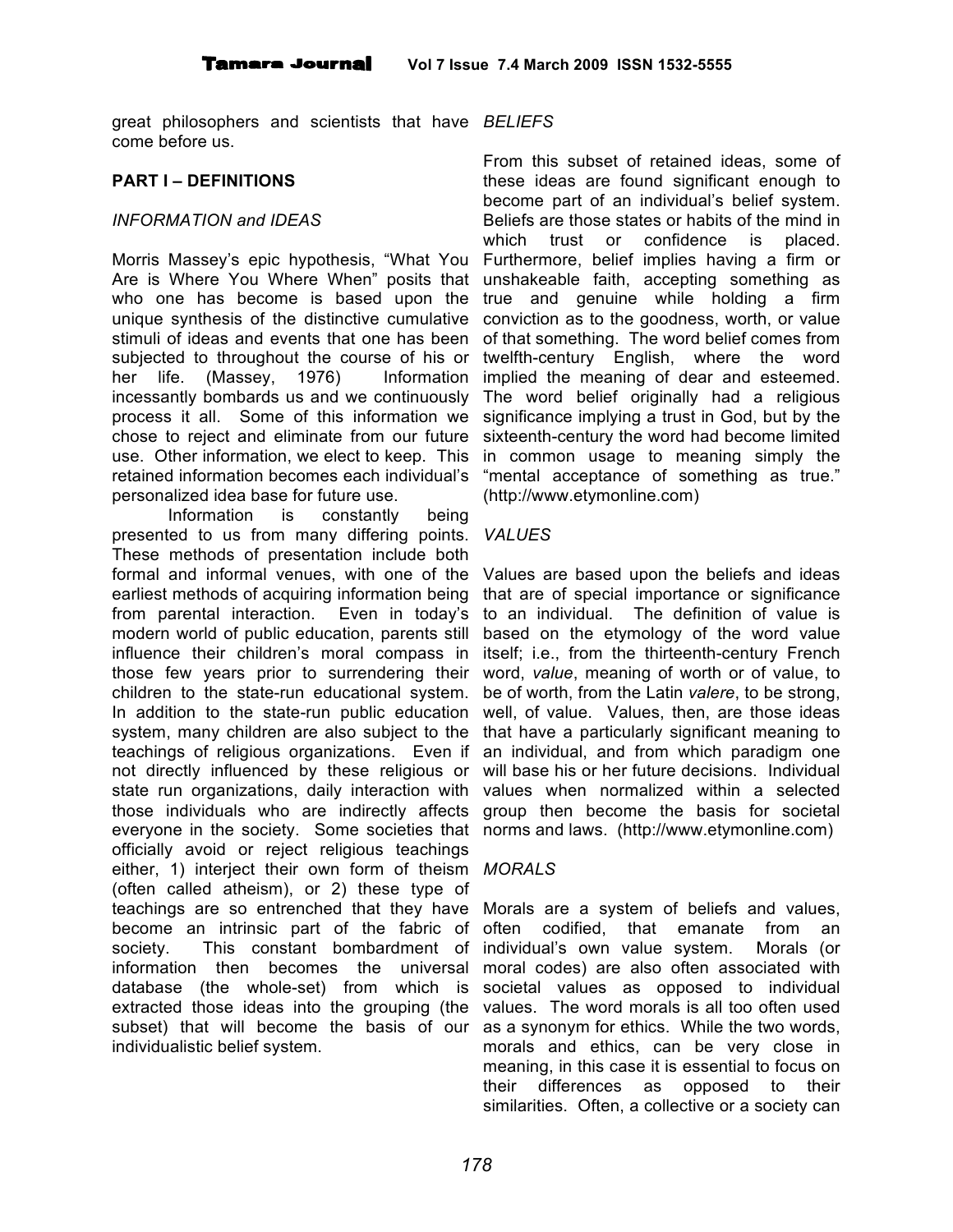be defined as a group of individuals who Contrary to some schools of thought, just collectively subscribe to a set of common because a specific act is legal does not make it morals. Cultural anthropologists geographers often state that one of their example, in Nazi Germany, it was legal to kill determining reasons for considering a conglomerate of people as an identifiable Although certain actions may be within an group is that group's commonality of beliefs, values, and morals. In fact, societies that do not have these areas of commonality run the risk of becoming fractured and then falling prey to disintegration, e.g., Czechoslovakia, or having to revert to threat or actual use of force, e.g., U.S.S.R, U.K., U.S.A. *ETHICS* to maintain unity.

and ethical, moral, or even of value. As an Jews, Gypsies, Blacks, and Homosexuals. individual's belief system and might even be of value to certain portions of the population, thereby becoming moral and legal through custom or even due process, those actions Yugoslavia, can at the same time be unethical.

#### *LAWS*

Laws are a method of enforcing compliance with a society's morals and norms. For instance, many U.S. and European laws are descended from the Judeo-Christian beliefs, values, and morals. In a similar fashion, many Middle Eastern countries' laws are based upon an Islamic belief, value, and moral system; and many Oriental laws on Hindu, Buddhist, information and ideas, beliefs, values, morals, Confucist, or Taoist systems.

Ethics is the manner in which one applies values and morals, regardless of the legal ramifications. A dictionary definition of ethics is the discipline dealing with what is good and bad and with moral duty and obligation. Ethics is the fundamental branch of philosophy that attempts to define right and wrong, what one ought to do as compared to what one actually does. The figure below shows ethics as a subset of the previously discussed concepts of and laws encompassing and blending aspects of all. (Figure 1)



*Figure 1 – Ethics Superimposed on a Construct of Information & Ideas, Beliefs, Values, Morals, and Laws*

Although good and bad can sometimes have degrees of goodness and badness, and good and bad can have relative and situational value, for the most part something is either always good or it is always bad. This paper specifically rejects that the concept of situational ethics, that system of ethics by which acts are judged within their special and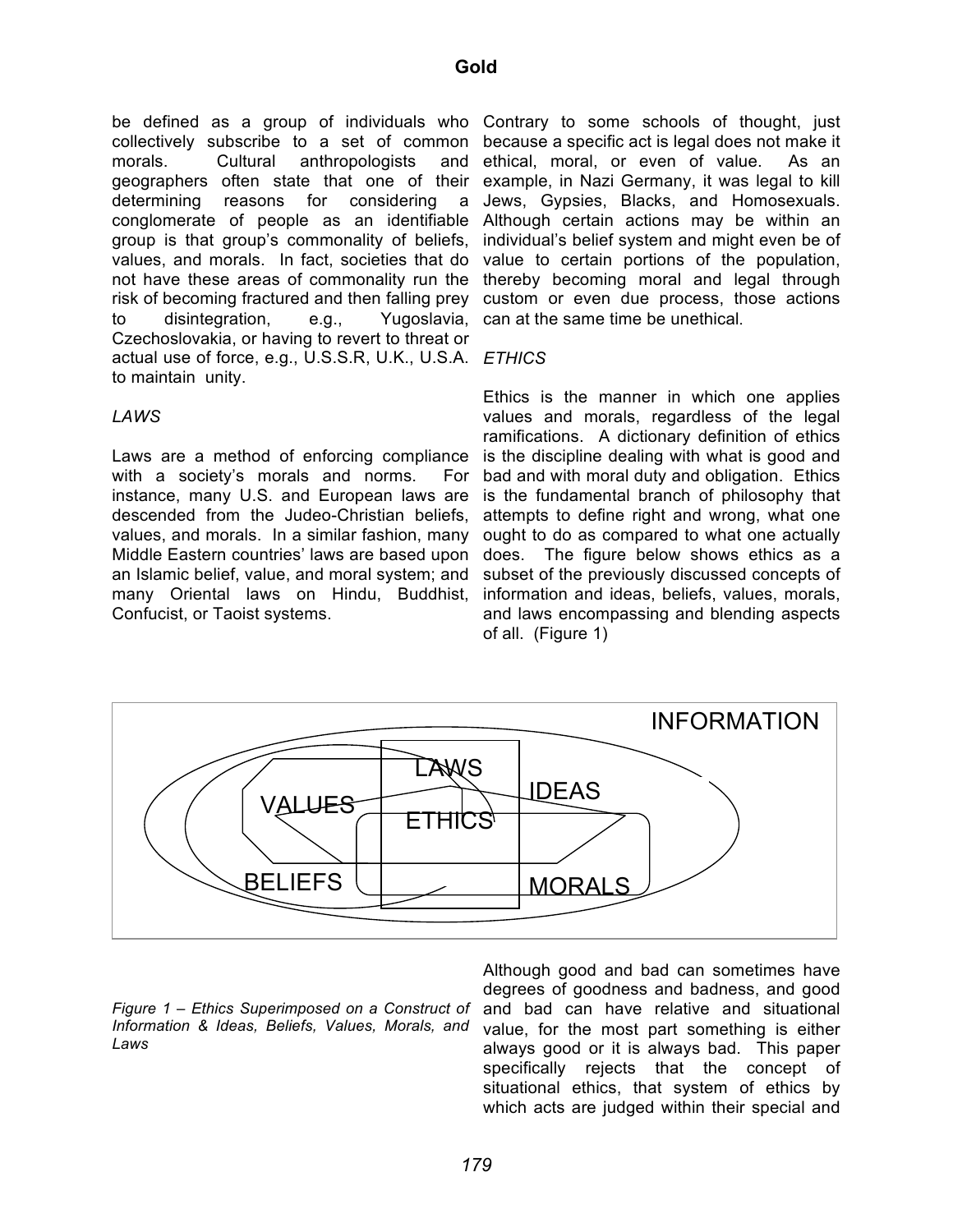temporal contexts instead of by categorical believe that Zeus throw's thunderbolts? There principles, are the same as the true ethics as defined in this paper. Ethics, contrary to beliefs, values, morals, or laws, are nontemporal, beyond the effects of space and time. This treatise will demonstrate conclusively that something that is ethical today was ethical yesterday and will be ethical tomorrow. By corollary, what is unethical in the present was unethical in the past and will also be unethical in the future. Although beliefs, values, morals, and laws can vary from place to place and from time to time; ethics are on a separate plane and are therefore above temporal or spatial concerns. Similar to Lawrence Kohlberg's Moral Development Scale, this paper recognizes the higher levels of maturity as a truer representation of universal ethics. In order to attain this higher level of ethical maturity and to recognize universal ethics, one must be able to evaluate ethics from an elevated plane where one can look at the issue from a dispassionate and elevated position. This recognition of true ethics is the crux of this paper's position, which will be more fully discussed in the following sections of Part II.

# **PART II – COMPARISONS**

# *BELIEFS vs. ETHICS*

Should not beliefs be based upon quantifiable facts? If not, how can one prove the veracity of his or her facts? Have not "facts" changed over the years? It was "scientific fact" that inspired Nazi racist and South African apartheid laws. How then can one place their faith in "scientific facts"? Theories and empirical data are only as good as the last datum point. What happens when the exception to the rule finally presents itself? It is difficult, if not impossible, to state definitively that scientific fact is infallible.

based upon one's religious faith? Is so, how could one ever prove the validity of one faith over another? Are not religious beliefs, both deciding whether a choice was ethical.institutionally and individually, continually evolving? If they are not, are people still to

is of course, reason to believe in a divine being that establishes absolute standards of right and wrong. Without such a belief, all could become relative and there might be no absolute criterion of right and wrong, good or bad, ethical or unethical because it would always eventually be up to individual relative interpretation. I.e., why shall I not murder, why shall I not steal, etc., especially when there are such obvious short-term advantages for me? Only with an immutable, universal, omnipotent, omnipresent, and omniscient figure could these laws be absolute. But the question then becomes, "Whose God?" Specifically because of this reason, the argument for the universality and immutability of ethical standards must be made independently of one's belief or nonbelief in a supreme entity. This universality and immutability will be discussed further in section of Part III later in this treatise.

#### *VALUES vs. ETHICS*

On the other hand, should belief be can differ in various cultures or temporal Part I established that value systems are based upon one's individual beliefs. How then, can an individual be any more assured of the veracity and validity of their values, than of their beliefs? Because of one's beliefs, people often mistake their individual or even their societal values as infallible. Moreover, because of one's placement of worth on these values, one often does not even consider another's point of view or the possibility of another's position; particularly if that other point of view is contrary to one's own. Values then are changeable, vulnerable to the affects of time and location, and because of one's own self-interest in them, can suffer extensively from biases of which one may not even be aware. (Bazerman, 2002) It is a simple thing to demonstrate this concept of the malleability of values by bringing attention to the different values apparent during an individual's maturation process, or how people's values settings. Ergo, values cannot be the immutable basis for the ultimate factor in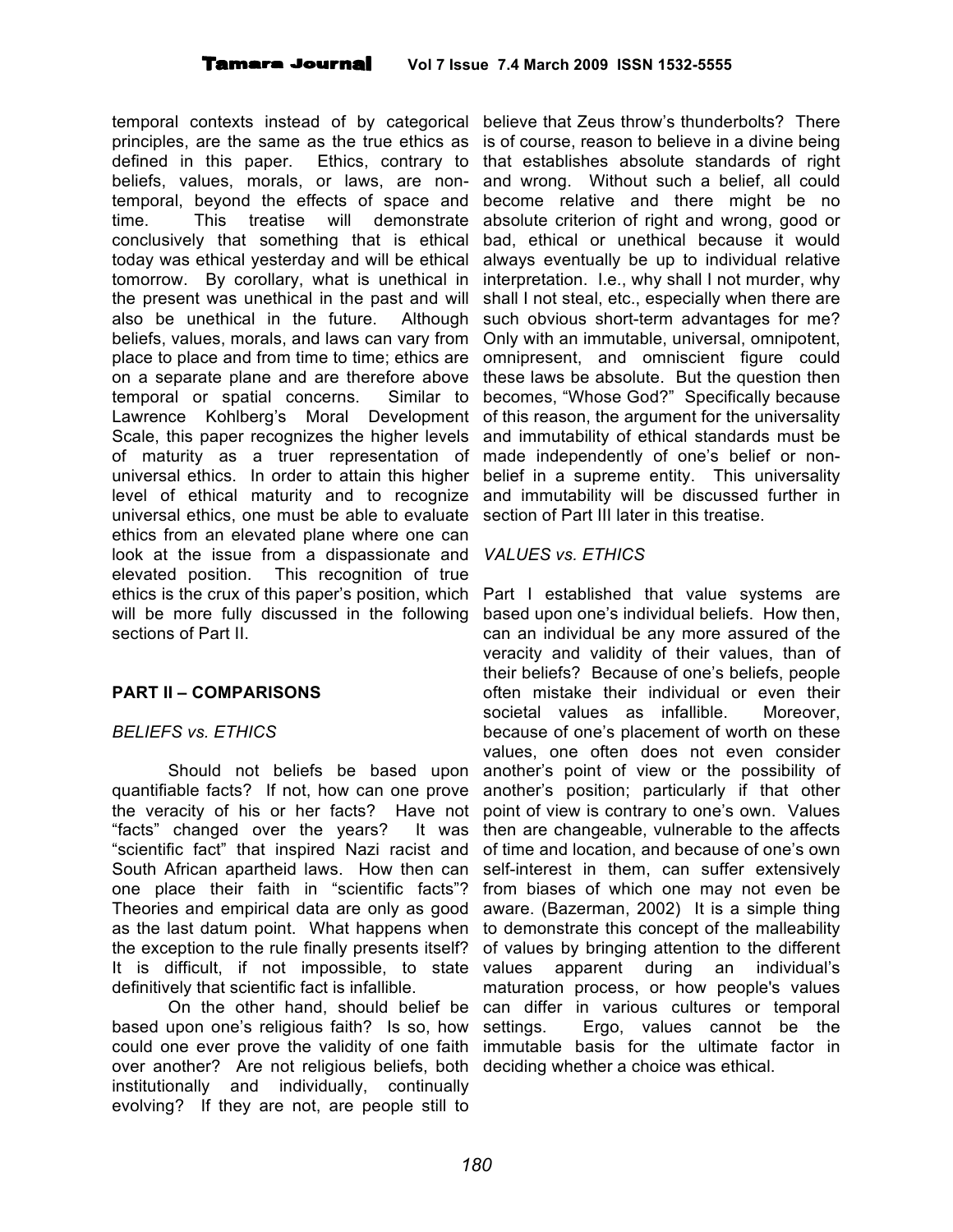### *MORALS vs. ETHICS*

Unfortunately, the problem of unreliability only continues to exacerbate itself as we continue to evolve this train of thought; groupthink, peer pressure, and other forms of societal coercion require us to accept a "herd mentality". To succeed in most human communities, one quickly learns that he or she must conform to certain minimum standards including moral standards. According to many accepted definitions, when these standards are "good" the community will prosper; when these standards are "bad" the community will deteriorate. The problem is in the selection of who gets to decide whether a society is actually prospering or degenerating. Against what or whose standards should the society be judged? This paper has demonstrated that morals are nothing more than societal normalized values, and has shown that values cannot be trusted as an infallible measuring stick. How is one to know when morals are "good" and when they are "bad"? What then is the standard against which our morals should counter-balance; perched between the be measured?

# *LAWS vs. ETHICS*

One possible answer to the question of how to ensure an ideal ethical society is to design one with an enforceable set of rules, i.e., laws. This ideal society might be based upon any of a myriad of differing governing principles. Many great philosophers such as Socrates, Aristotle, Plato, Spinoza, Jefferson, et al., posited a ideal society based upon democratic principles.

However as history has repeatedly demonstrated, democracies are not free from problems, and in fact there are unique *IMMUTABLE ETHICAL STANDARDS* difficulties inherent in democracy. E.g., democracy has been described rightly as two wolves and one lamb deciding on what is for dinner. Many democratic societies, as well as other types, that existed and seemingly succeeded did so all the while through the suppression of their non-citizen or minority if legal, what was once unethical remains communities. Their apparent prosperity was unethical now and in the future. What will be accomplished through numerous means, unethical in the future is unethical today andusually via some type of subjugation of the

non-citizen or minority people. Examples of this are the maltreatment of the non-English communities on the British Isles, Indigenous Americans by European Settlers, and subjugated peoples of colonized Africa by European imperialists. Many societies that continue to succeed today can credit their success to the oppressive behaviors of their predecessors. This is not to say that the other forms of society, autocracies, theologies, oligarchies, or tyrannies are free from similar problems, far from it. Internal ethnic and racial disputes, disagreements over limited resources, et al., all cause internal and external difficulties that are oft times settled by the threat of or the actual use of force. Even in those nations that boast of the equality between the classes, e.g., communist countries, one finds, as George Orwell so poignantly wrote, "all…are equal, but some…are more equal than others".

According to James O'Toole's book, The Executive's Compass, even today democracies continue to exist on a precarious principles of liberty, efficiency, equality, and community. Based on O'Toole's Executive's Compass, there is no such thing as a perfect society as there must be continuous tradeoffs between the four principles mentioned above. This is not to say that laws cannot be ethical, but unfortunately, there is no assurance of this. There are no guarantees that laws created by societies will be ethically written or enforced, and there are just too many examples of unethical laws throughout history, the revised Commandment 7 of Orwell's Animal House, "some…are more equal than others", being one excellent literary example.

Is it realistic in an ever-changing environment to expect something to remain constant? But, how can constancy be relative? As with the Jim Crow laws of the post-reconstruction Dixiesouth, it is imperative to understand that even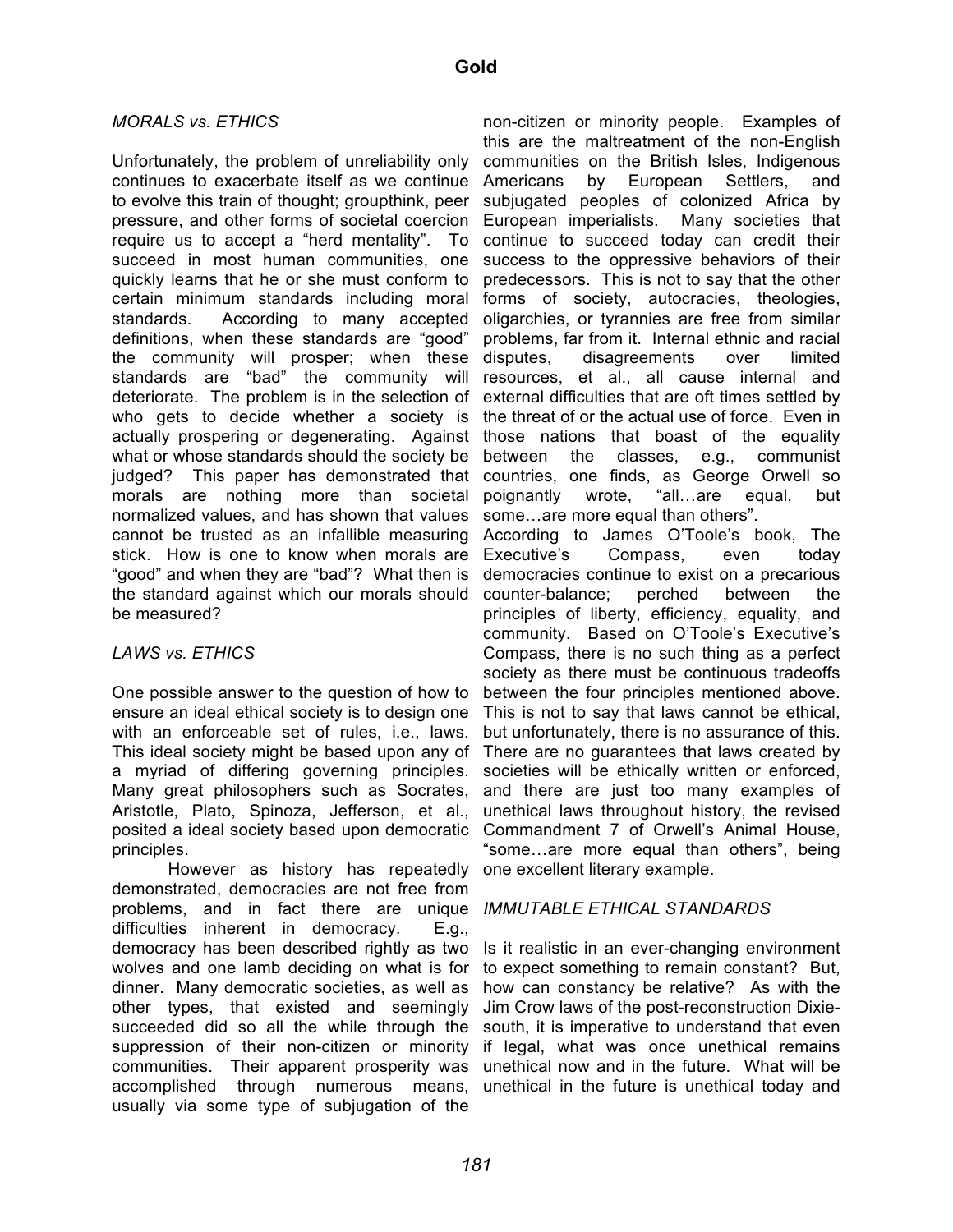was unethical in the past; even if we can not - other than individual choice. This would lead fully understand why.

It is essential to comprehend that if in the future something is discovered to be unethical that had at one time in the past assumed to be ethical, it is only because of one of the following reasons. First, man (individually or *RIGHT and WRONG* collectively) has grown to the point where he now understands the truth. Second, man (individually or collectively) deliberatively and with malice aforethought had decided to act unethically. After additional consideration, a third and fourth proposition, subsets of the first should also be presented. Third, man (individually or collectively) was afraid to act ethically because of potential consequences; and fourth, man (individually or collectively) acted unethically in error. Misunderstanding whether something is unethical or not does not change the fact as to whether it actually is, just correct. Truth is a non-negotiable precept, as truly believing that the sun rotates around the earth does not make it so.

# **PART III – DISCUSSION**

# *RELATIVISM*

If it were true that ethics are only relative, what would one use as the standard to determine right from wrong? One can attempt to use democratic principles to attempt to measure standards of behavior, but this can present the danger of making ethics nothing more than a popularity contest. Just because a majority of people think that something is right does not necessarily make it so. It must be remembered that Adolf Hitler and his Nazi government were democratically elected, and that a definition of democracy can be two wolves and one sheep voting on what is on the menu for dinner.

To argue the position opposite that of ethical absolutism, i.e., moral relativism, means that both by definition and by implication all behaviors can be ethically and morally equal due to the fact that they would be based only upon individual belief and values. Based on unethical WaACos do not have to follow the this view, there could be no definitive basis for rules; but just in case, they have either bribed, valuing one behavioral system over another's - blackmailed, coerced, or otherwise "own" the

to an unacceptable condition, and as history repeatedly demonstrates would eventually lead to chaos and the threat of, or the actual use of, force to impose one individual's or society's beliefs and values over another's.

According to the definition presented earlier in this paper, ethics are absolute, non-temporal, and immutable. This is an ambitious statement, and must be defended to have validity and veracity. Ethics is the branch of axiology that attempts to understand the nature of morality, defining right from wrong. The word right implies righteousness and uprightness, being in accord with what is just, good, and proper. Right also implies conformance to the facts or truth, being something is either true or it is not. Wrong has the meaning of doing something that is immoral, or unethical; an injurious, unfair, or unjust act. Wrong also implies the falling short of a standard, or positing an opinion that does not agree with the truth. Something is either the truth or it is not; something cannot simultaneously be both true and false.

Many of us, were raised under the assumption that good (right) will always triumph over evil (wrong). John Wayne in the white hat always trounced the villain, and Flash Gordon always vanquished Ming the Merciless. Well, there was a reason that it was called fiction. In an academic setting students were asked who would win in a capitalistic contest, an ethical or an unethical company. The rest of the class adamantly claimed that the ethical company would win the contest (largely based on the argument of consumer choice and fair business trade laws). I argued that the unethical company would destroy the ethical one before the ethical company knew what hit them. Suppose there are two soccer teams, the PNcwOs a.k.a. "Plays Nice with Others", and the WaACos (pronounced Whackos) a.k.a. "Wins at Any Costs". The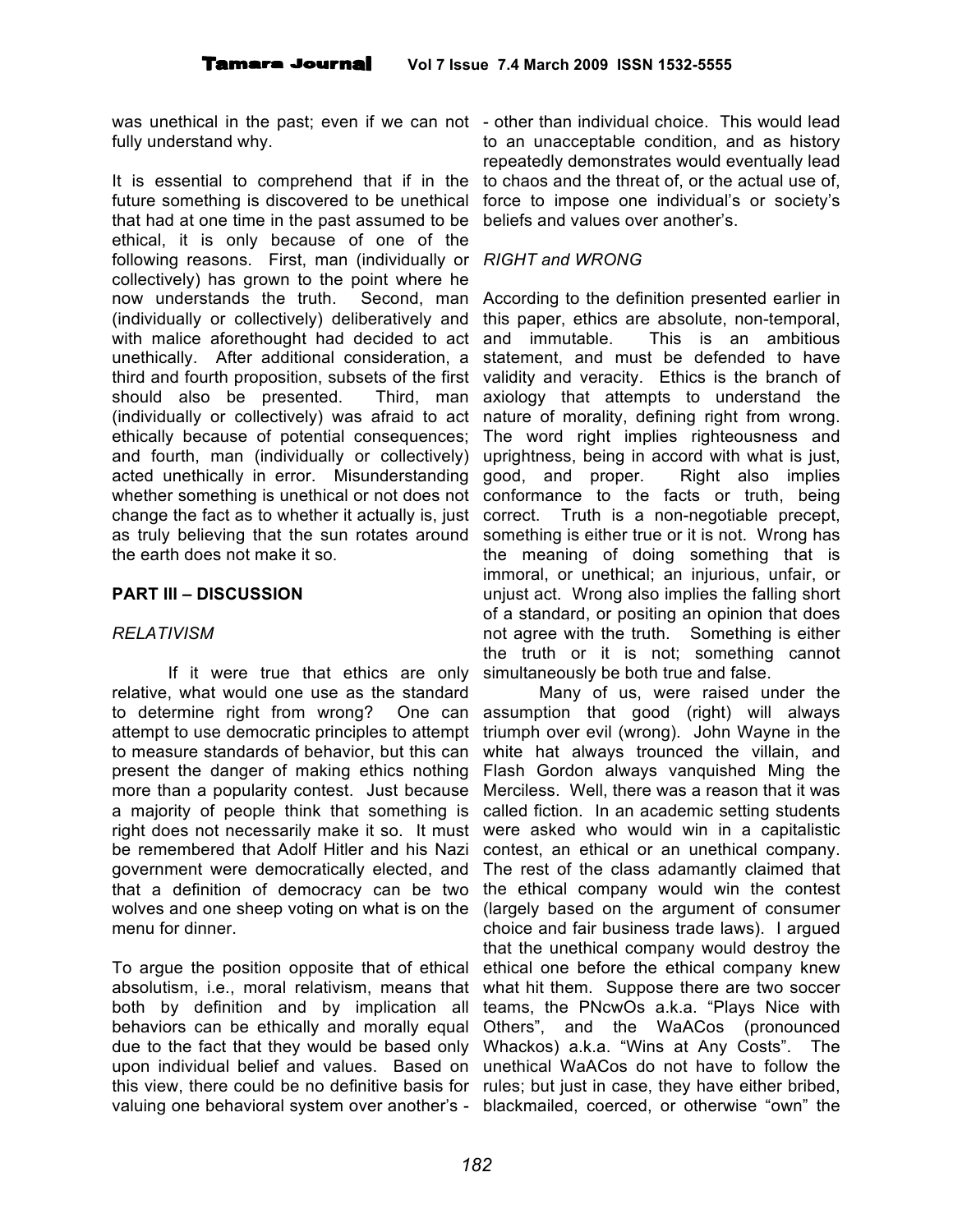referees. And if it really comes down to it, the causes are concepts that are equated with WaACos have the ability to terminate "with extreme prejudice" anyone who objects. Can one really think that the ethical PNcwOs stand a chance of winning? Therefore, it is incumbent upon those readers who would advocate an ethical world to do whatever they can (ethically of course) to prevent the unethical from dominating. As Edmund Burke posited, and unfortunately as history has proven repeatedly to be true, "the only thing necessary for the forces of evil to triumph is for good men to do nothing." (This dictum is significant and will be mentioned again later in this paper.)

# *SEARCHING for the ROOT CAUSE*

What does one do now that they understand that their beliefs, values, morals, and laws may not be in line with ethical behaviors? First, he or she must recognize what might be the causes of their unethical behaviors. Second, the individual must understand how these vices manifest themselves. Once they do these two things, they can then develop a plan on how best to act proactively in order to prevent future unethical behavior.

This treatise has taken the initiative to use a concept called the "Seven Deadly Sins" to explain the causes of unethical behaviors. The premise here is that although unethical behaviors can occur by accident (acts of omission), they more often than not occur through deliberate acts (acts of commission), and will be discussed more fully in the next *competere* meaning; to strive in common, to section of this paper. reason for unethical behavior from Part I, Immutable Ethical Standards Section, unethical behavior only occurs due to; not conclusion of the competition. An excellent knowing, knowing but not caring, or knowing but being coerced into those behaviors. The difficulty with trying to create a universal system is trying to find a methodology that everyone can accept and use, i.e., an approach that is not exclusionary to any specific group of people on a religious, racial, competitors working together under a common ethnic, or other basis.

causes that affect the reasons for unethical fight, or war, with their inherent win-lose behavior is now in order. In turn, these root outcomes. Conflict results in enmity even after

right and wrong. Theoretically, if people can avoid these root causes and conduct ourselves by doing the corresponding ethical (virtuous) behaviors they can eliminate, or more realistically at least reduce their unethical behavior. Note the **bold-faced** words used in the following paragraphs of this section, they were **bolded** in order to highlight the intrusive, venomous, invective, and infective nature of the "seven deadly sins" especially when used to the excessive, as opposed to "all things in moderation".

Pride is an **inordinate** self-esteem and conceit that displays itself in **overly** conceited or disdainful behavior that leads to the scorn of others. It leads to the worst of competitive behavior, the types of conflicts that result in win-lose scenarios. On the other hand, humility, whose etymology is from the Latin *humus* earth; implies not being overly proud or haughty behavior. Humility lends itself to seeing ourselves as we actually are and not comparing ourselves to others. Humility does not mean having to surrender one's own beliefs, but it does lend itself to looking for winwin situations, especially if both parties have humility entering into negotiations.

A discussion of the potential root the other hand, conflict implies a clash, battle, It is important here to discuss the differences between competition and conflict in relation to win-win and win-lose scenarios. The word competition implies rivalry, opposition, contest, and struggle with the possibility of win-win results. The etymology of the word competition is from the Latin To paraphrase the come together, to agree, or to seek. Competition can be friendly, with the contestants thereof working together at the example of this type of competition is the competing of several contractors for a U.S. Department of Defense contract. After the "bidding-wars" are completed and the prime contractor has been named, often there is a collaborative effort of all of the previous banner in support of that same contract. On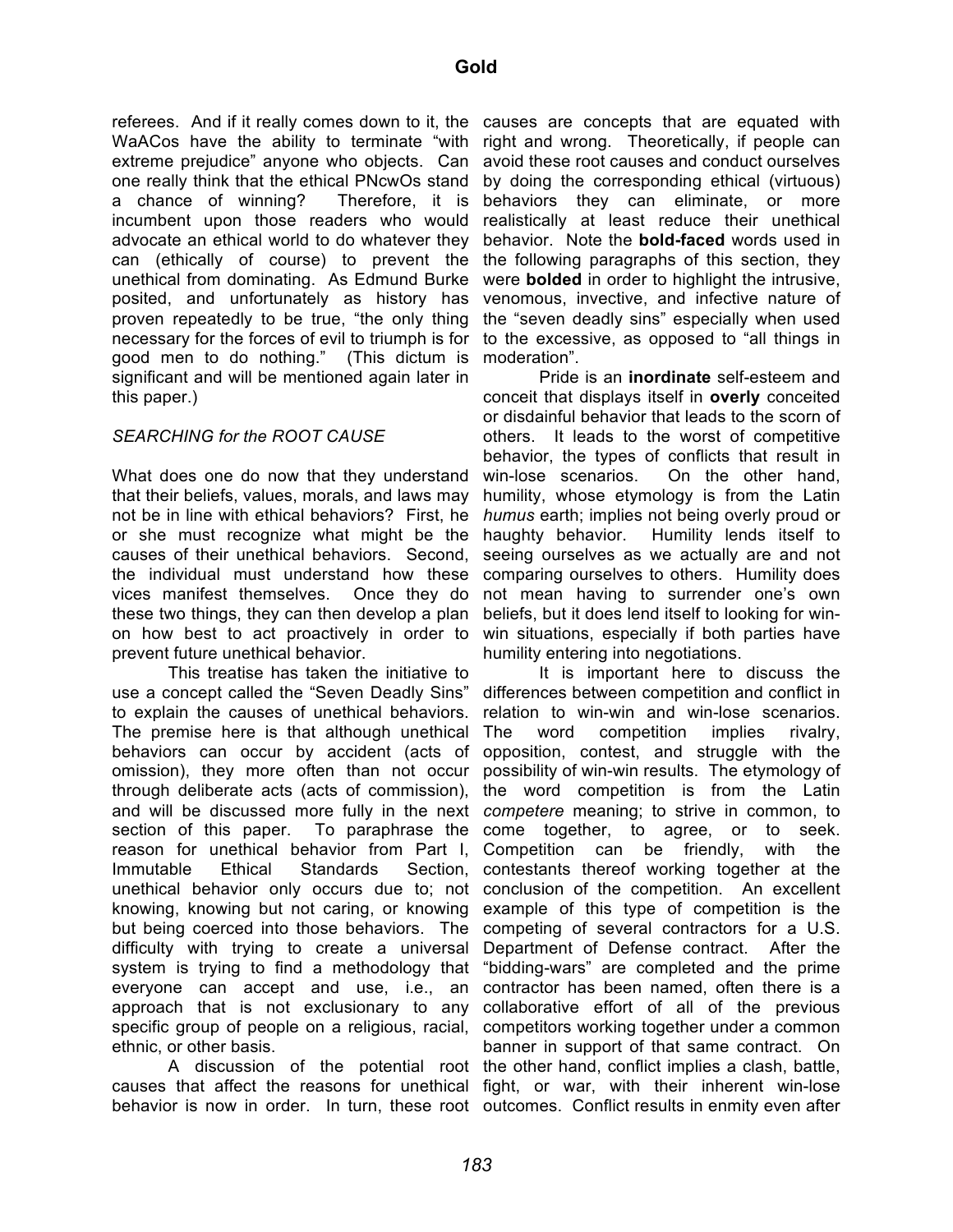the conflict itself has been concluded. The etymology of the word conflict is also from opportunities. Latin, but this time implies the striking of blows. When problems and issues are not resolved in anger a timely manner but are allowed to accumulate, grow, and fester; resolution frequently comes through the process of conflict. When this happens, resolution may finally be achieved, but often it is achieved at a horrific price. Examples of conflict can be seen in the plethora of wars that have been fought throughout history, a notable example being that period of European history beginning with the Hundred Years War and culminating with World War II. Moreover, whether the issues or problems which set off the conflict were actually ever finally resolved by the conflict is in itself an open question. A study of World War I, which was known also as "The War to End All Wars" but was followed by World War II, can be used as a proof text of in this point.

Avarice or greed is the **excessive** and **insatiable** desire for gain and winning often in the fields of wealth or power, always at the **expense of others**. Often this vice expresses itself as **winning at all costs**, leading to winlose scenarios. Alternatively, generosity denotes a lofty and courageous spirit that demonstrates nobility of feeling and generosity of mind, not being offended if others get the credit or praise, giving without having expectations of the other person. Similarly to humility, generosity in no manner suggests the surrender of one's own beliefs, but it does lend itself to finding win-win situations, especially if labor, and is usually demonstratable as both parties are willing to be generous.

Envy, jealousy, and covetousness are synonyms that connote a **resentful** awareness of an advantage enjoyed by another, combined with an **unhealthy** desire to possess that the concern for others due to one's own same advantage. They also imply **intolerance** of any rivalry or unfaithfulness; being predisposed to suspect rivalry or unfaithfulness. There is also a feeling of **hostility** towards a rival or one believed to enjoy an advantage, feeling an **inordinate** desire for what belongs to another. Conversely, love (*agape* and *philos*, as opposed to *eros*) actively and altruistically seeks the good in others. Love of this nature avoidance of the "seven deadly sins", and the

and actively seeks win-win

Wrath and anger imply strong **vengeful** and indignation, often revealing themselves as a consequence of envy, jealousy, and covetousness. As such, wrath and anger are not a priori causes, and therefore will not be discussed in as much detail as the other causes. In contrast, kindness implies a sympathetic or helpful nature and a forbearing nature, using a gentleness that arises from sympathy and empathy. As such, kindness just like love, always and actively, seeks the win-win opportunities.

Lust comes from the Latin *lascivus* and presages **wanton**, **undisciplined**, **unruly**, **mean**, and **cruel** behavior. Lust often is a consequence of avarice or envy. Conversely, self control holds lustful and wanton behaviors check, preventing the consequential unethical behaviors.

Gluttony is the act of **habitually** greedy and **excessive** indulgence. The word glutton's etymology is from the Latin *gluttire,* to swallow and *gula,* the throat. Gluttony implies selfish and impulsive acts made **without forethought or consideration** of other's needs. Gluttony is in direct opposition to love, kindness, and selfcontrol in that it does not look for the win-win scenarios. Faith and temperance are subsets of love, kindness and self-control because they take other's rights and needs into consideration before acting.

Sloth is the disinclination to action or **apathy, inactivity, complacency**, and an inclination to laziness. This type of behavior becomes a problem and a root cause of unethical behavior when it prevents or inhibits indolence. The topics of indolence and indifference will be addressed more fully in the next section concerning omission and commission. In contrast, zeal is the eagerness and ardent interest in pursuit of something. In this case, the somethings are the attributes of humility, generosity, love, kindness, selfcontrol, faith and temperance, and zeal itself.

Through the rigorous discipline of the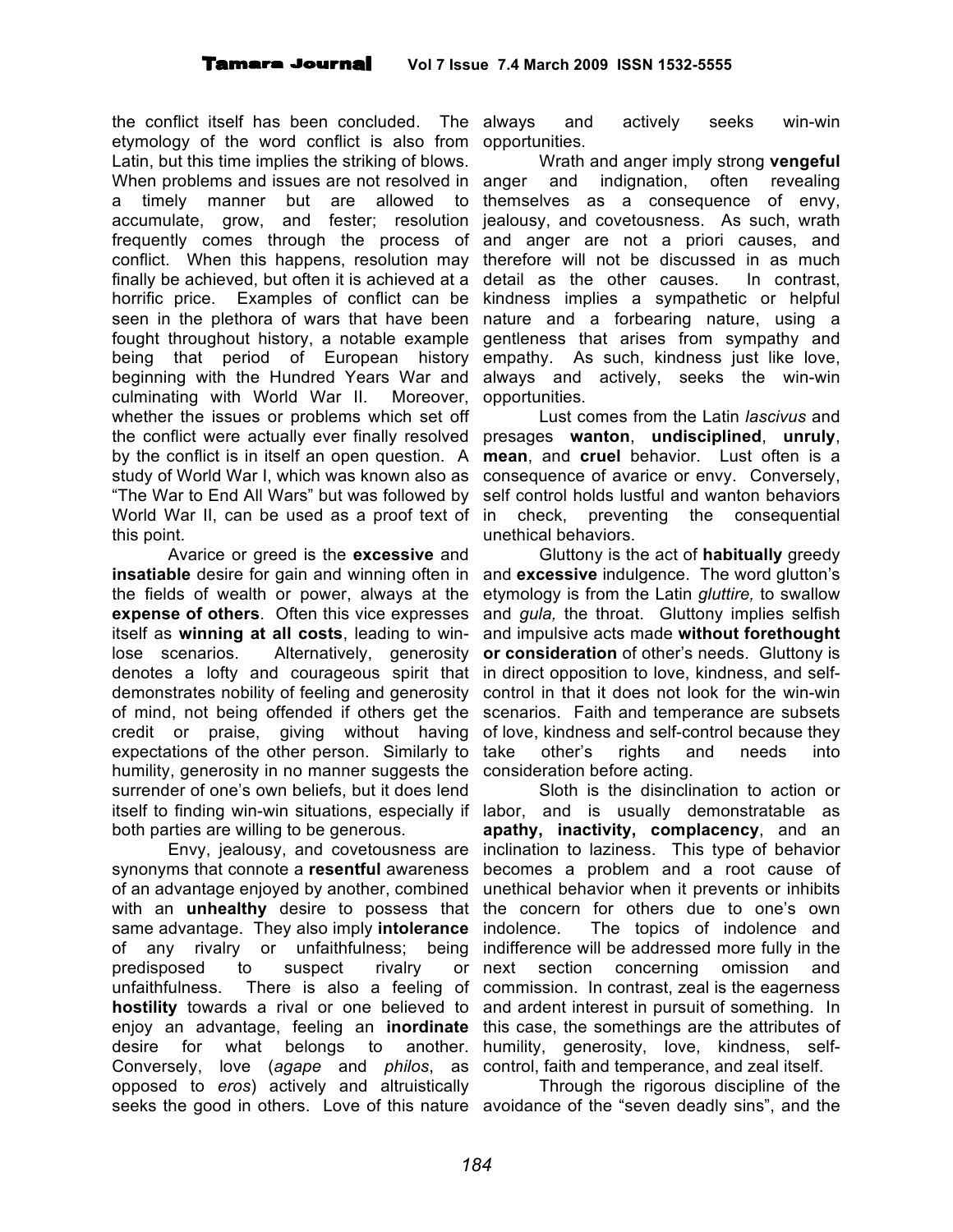equally rigorous application of their opposing virtues, humankind may be able to eliminate or or neglect of one's duty, one of the results of at least reduce the amount of unethical behavior exhibited daily. Otherwise, humanity shall be limited to continuing to react to unethical acts rather than being proactive in their prevention. This would be akin to a medical doctor who only treats disease reactively, instead of taking advantage of the proactive measures of immunizations, vaccinations, and other forms of preventative medicine.

It is the contention of this paper that even without attempting to alter another's beliefs and values, one can reach the commonality of universal and immutable ethics. In addition, the ability to avoid win-lose situations in favor of finding win-win scenarios eliminates a major source of unethical behavior. This does not seem to be too lofty a goal, or one out of reach for mankind; all this would require is the avoidance of greed and excessive pride. Also, similarly to how a medical doctor would prefer to have the knowledge to be able to prevent an illness rather than cure it after the fact, practitioners of ethics in general and business ethics is particular should prefer to discover the root causes so that an outbreak of unethical behavior can be prevented before it occurs.

#### *OMISION, COMISSION, and COLLUSION*

Commission denotes a deliberate planning and carrying out of a specific or general plan. Individuals who commit unethical acts through commission have thought about and planned their unethical acts prior to executing them. It then becomes incumbent upon all of us who believe in ethical behavior to proceed with a two-pronged offensive to overcome this cause of unethical behavior. First, those that profess to behave ethically must overcome their tendency towards indifference. And secondly, they must always be on guard against those who would denigrate and diminish their ability to act ethically. As posited by Edmund Burke so eloquently, "It is imperative to remember, that the only thing necessary for the forces of evil to triumph is for good men to do nothing."

Omission is defined as apathy towards sloth. The word omission comes from omit, having as its root the Latin *omittere*, meaning to disregard, which has close ties with the word indifference. Holocaust survivor and philosopher Elie Wiesel defines indifference as meaning that it makes no difference which choice is made. Concerning indifference Elie Wiesel wrote, "The opposite of love is not hate, it's indifference. The opposite of art is not ugliness, it's indifference. The opposite of faith is not heresy, it's indifference. And the opposite of life is not death, it's indifference." "Indifference, to me, is the epitome of evil."

Because omission, indifference, and their root cause sloth are so insidious, they can at times be even more dangerous than commission. As mentioned previously, people must always be on our guard against this methodology of perpetrating unethical behavior in ourselves as well as in others. It is not practical to demand or to expect zeal from everyone. Yet at the same time, it does seem realistic for everyone to at least be able to work on overcoming their own sloth; thereby simultaneously decreasing all of humanity's penchant towards indolence and apathy. Individual's like to think that because they are not actively participating in an unethical behavior itself that they are not actually a party to the unethical acts. As Edmund Burke and Elie Weisel would concur, through an individual's indifference and not attempting to prevent the unethical acts, the individual is actually knowingly colluding in the behavior. Somewhere in-between omission and commission is the art of collusion. Collusion is a secret agreement or cooperation especially for an illegal or deceitful purpose, and has the same etymology as the word ludicrous. The point behind revealing this etymology is to recognize that both words relate to amusing or laughably obvious absurdities and incongruities meriting derisive laughter or scorn due to their being absurdly inept, false, or foolish. For examples of real-life collusion and the consequences thereof, it is recommended that the reader view the 1950 movie, "Trial at Nuremberg" starring Spencer Tracy. This movie portrays an excellent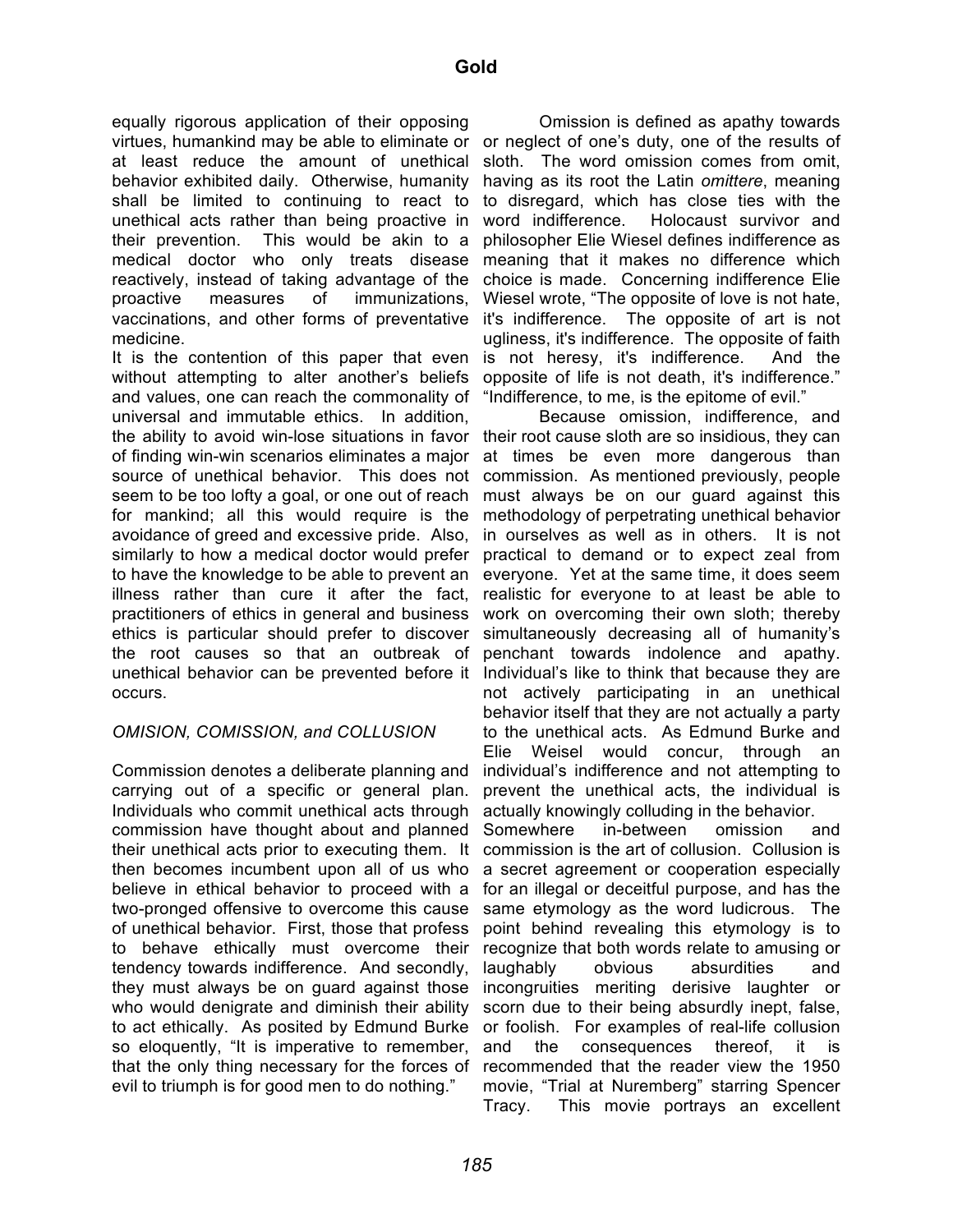example of the defendant's ludicrous position to man's finite lifespan, mankind often looks at thinking that their collusion would obscure their ramifications only in the short-term. Because guilt. Individuals often collude when they of the short-term viewpoint, many individuals believe it is in their best short-term interests not to fight the system. It is incumbent upon everyone to recognize when they or others are being coerced into collusion either by individuals, an organization, or even by society in general. Knowledge is power; and with this power and some zeal, (or at least the lack of indifference) it is possible to fight this tendency towards collusion.

# *CAUSE and EFFECT*

It is only because ethics, or rather the lack thereof, has been, is, and will continue to be so pervasive in society that it has import. Moral relativism has infested many of current society's institutions due to its being such a popular teaching method of the twentieth century. Nevertheless, it is important to remember that moral relativism's ultimate demise is the belief that all behaviors are ethically and morally equal; one's own beliefs versus another's enforceable only through the threat or the actual use of force. Similar to the post-reconstructionist Jim Crow laws, it is often only upon reflection that one becomes aware that certain actions which people first thought living". were ethical, are in actuality unethical. Ultimately, it is only because unethical **Part IV – EXAMPLES** behavior always causes harm to others (and often even to one's self) that people are *BARUCH SPINOZA (1632-1677) and* concerned with the subject of ethics, and have the right to demand compliance with universal ethical standards.

The verb humanity is a word that is supposed to demonstrate actions marked by compassion, sympathy, or consideration for others. The word humanity can also be used as noun and is intended to demonstrate characteristics that set human beings apart demonstrated that ethics are both absolute from the rest of the world. In opposition to humanity, inhumanity is the state of being (or the act of doing) cruel or barbarous (acts). All that this treatise asks is that humans act humanely. Regrettably, as Robert Burn noted so eloquently and accurately, inhumanity to man makes countless thousands each other and are mutually supportive. By mourn." Unfortunately, and most probably due using this approach, he proved that ethical

and entire societies subscribe to the, "He who dies with the most toys wins" philosophy. Similar to Kohlberg's theory concerning the stages of moral development, to measure the viability of ethical standards and behavior adequately requires a broader, and in this case, a longer-term perspective. A prerequisite to the understanding of ethic's non-temporal attributes is to comprehend that ethics might not measurable in or by limitations of the four dimensions (X, Y, Z, and time) as we currently understand them. The best perspective to understand ethical universality and immutability is through long-term analysis, not spur of the moment analysis.

This realization of the non-temporal aspect of ethics corresponds to what Baruch Spinoza identified as the third level of knowledge. At the third level, the mind realizes that there is more to the universe than one can see, and no longer views phenomenon (empirical or otherwise) as finite and temporal, but rather it comprehends their essential characteristics under the aspect of eternity. Perhaps Spinoza was harkening back to Socrates' inspirational declaration, "The unexamined life is not worth

# *Geometric Analysis*

In his epic dissertation, Ethics, published posthumously, Spinoza clarifies and justifies his vision of ethics, matter, and the world, from a pantheistic perspective. Through precise geometrical deductive logic, a process derived from Euclidean geometry, Spinoza and universal. He established that the validity of ethics could be proved by a systematic approach identical to that of mathematical arguments and proofs, asserting that ethics are based on a geometric model in which his "Man's axioms and propositions logically build upon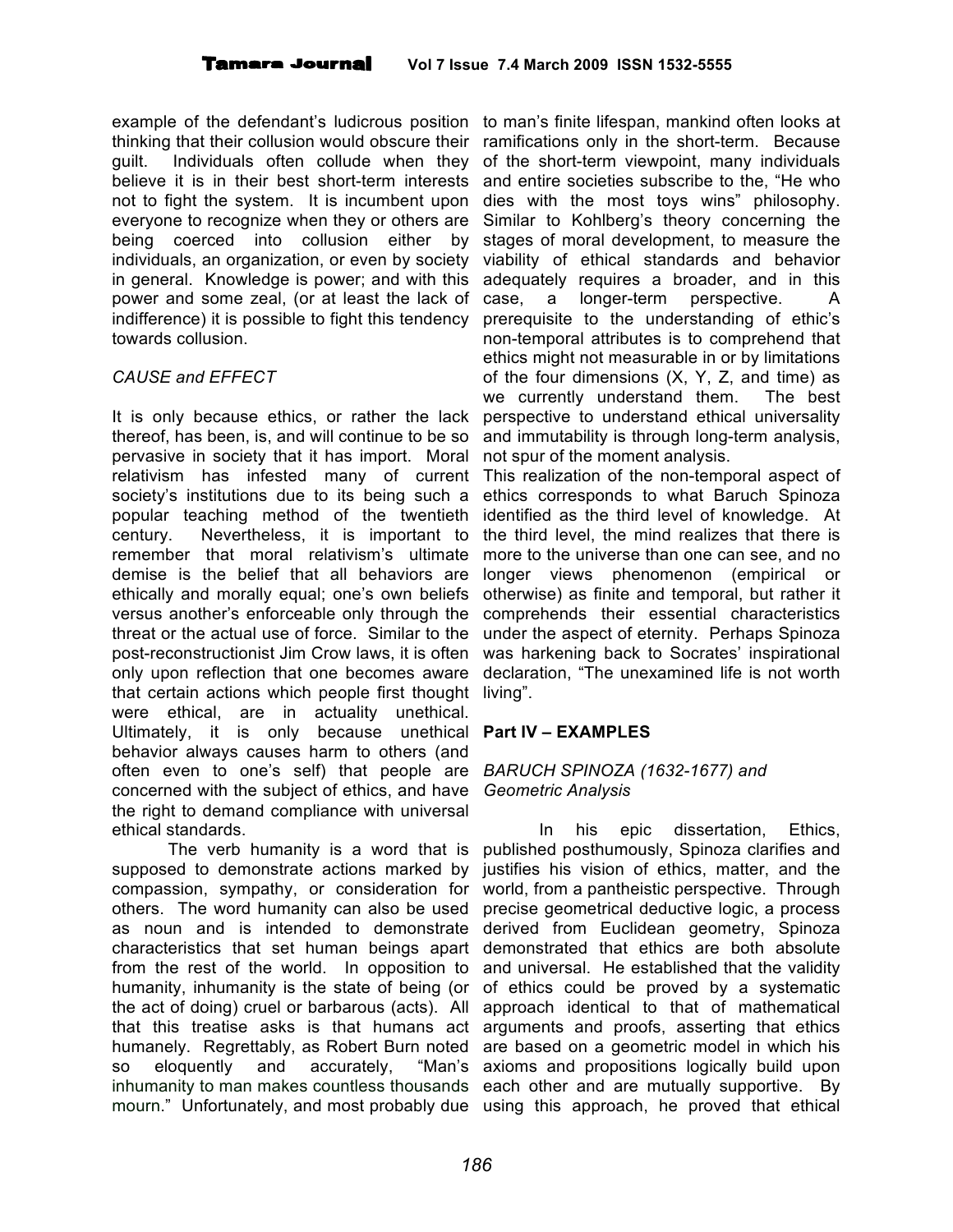truths have the same progression and which he named the Categorical Imperative. It precision, and eternal validity and veracity as is from this Categorical Imperative that all mathematical truths.

Based on Spinoza's work (i.e., his geometric proof of the universality of ethics) and the observable reality of mankind's recorded empirical history, it appears that conditional or changing facts around us, such humankind seems to be on an ethical journey. That is, ethics is an absolute and although ethical behavior might be considered by some to be a final destination, ethical behavior can also be considered as the journey. As a rational being, every time one chooses to act ethically as opposed to unethically they take another step towards that ultimate destination of ethical perfection. By corollary, every time one chooses not to act ethically, or elects to contribute to unethical behavior, they take a step further away from that same ultimate destination.

#### *IMMANUEL KANT (1724-1804) and the Categorical Imperative*

The rationale for introducing Immanuel Kant's concepts into this discussion regarding the universality of ethics is twofold. The first is his belief in and defense of a priori logic and the second his concept of the categorical imperative. Kant established a fundamental rational and a priori basis for right and wrong in his writings. Kant's works followed a methodology of using practical reason, based solely upon things about which reason inherently reveals to it users. Kant, as a rationalist, believed in and expanded the ideas of inductive and most especially deductive reasoning. He was able to do this by brilliantly and immutability of ethics. arguing that a prior knowledge actually exists, as opposed to the empiricists who believed that all knowledge must come from either *Unified Field Theory* one's own direct or others' indirect experience. Based on his rationalist deductive approach, Kant was able to demonstrate that ethical behavior not only existed, but in fact was required to be, independent of religious belief Einstein and other physicists have been systems.

logic and rational discourse that ethical Theory", and others called the "Theory of behavior has its basis in pure reason. Kant Everything". A discussion of Einstein's Unified posited that there is a single moral obligation, Field Theory is beyond the scope of this paper,

other ethical obligations originate, and against which all ethical obligations have to be measured. Kant argued that ethics are an inherent principle of reason itself, not based on as one's emotional state. Accordingly, he believed and demonstrated that ethical obligation is both totally rational and universally applicable. Under Kant's test, one cannot treat others based upon how one feels about them as individuals or even based upon the context of a specific time.

Kant incorporated exceptions into universal ethical standards based on his categorical imperative. Exceptions, like the general rule, are universal as well; not just a singular exception based on the whim of an individual at any particular time or place. Lawrence Hinnman, Director of the University of San Diego's Value Institute and Center for Ethics in Science and Technology, provides his students the following example concerning this concept. Although it is not normally permittable for a car to speed, one can universalize an exception to this rule for ambulance and fire engine drivers. Kantian ethical universality also requires that a person of duty remains committed to these universal maxims, no matter how difficult things may become personally. This would include the avoidance of collusion discussed earlier, at times requiring a great deal of individual zeal and effort; nor does Kantian ethics allow favoritism, either of which (giving in to pressure or favoritism) would negate the universality

# *ALBERT EINSTEIN (1879-1955) and the*

Kant demonstrated through precise standard that Einstein called the "Unified Field A premises of this paper was to defend that a global ethical standard exists. This universal standard would be similar to what Albert looking for since the early 1800s; a universal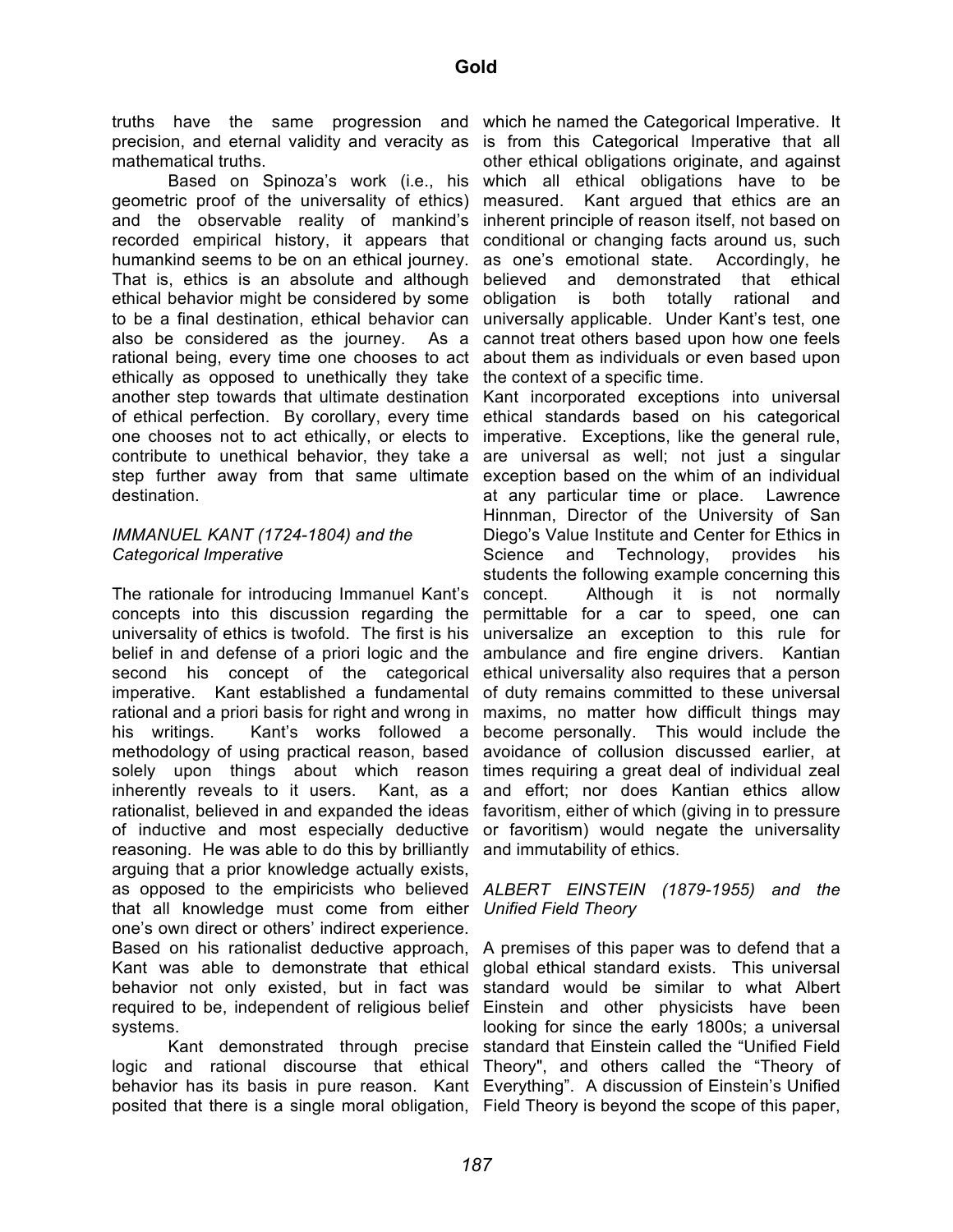explains that there are forces in the universe forces is shown below in Figure 2. that work with and counteract each other thereby producing a state of dynamic

but the pertinent portion of Einstein's theorem equilibrium. A simplistic illustration of these



*Figure 2 – Einstein's Unified Field Theory*

If one of these forces were suddenly to Einstein's Unified Field Theory. This dynamic overpower the others or to disappear, the balance, as opposed to a state of static physical universe would tear itself apart until a balance allows for movement around the axis. state of equilibrium could once again be O'Toole described his ethical world in terms of established.

Executive's Compass, there are ethical shown below in Figure 4. counter-point forces that keep the ethical

To James O'Toole, the author of The illustration of O'Toole's executive compass is universe in state of dynamic balance, similar to liberty, efficiency, community, and equality. An



*Figure 3 – O'Toole's Executive's Compass*

O'Toole's Moral Compass is like a balance working to keep the four forces in a state of dynamic equilibrium. As long as the bubble is close to center no single extreme force is in charge, and the ethical world moves along relatively smoothly, albeit not perfectly. And exactly like Einstein's model, if any single ethical force were to dominate the compass or not to factor in at all, then the ethical world would enter a state of turmoil until a new dynamic balance was established.

# *ABRAHAM MASLOW (1908-1970) and the Hierarchy of Needs*

According to Maslow, if one has not fulfilled his or her lower level deficiency needs, one cannot move up on the hierarchy scale. Many people know someone, who although not necessarily meeting all of his or her physiological (lowest level) needs has however, found love. And perhaps knows of someone else that although not living in total safety, that has found love and belonging. How many times have people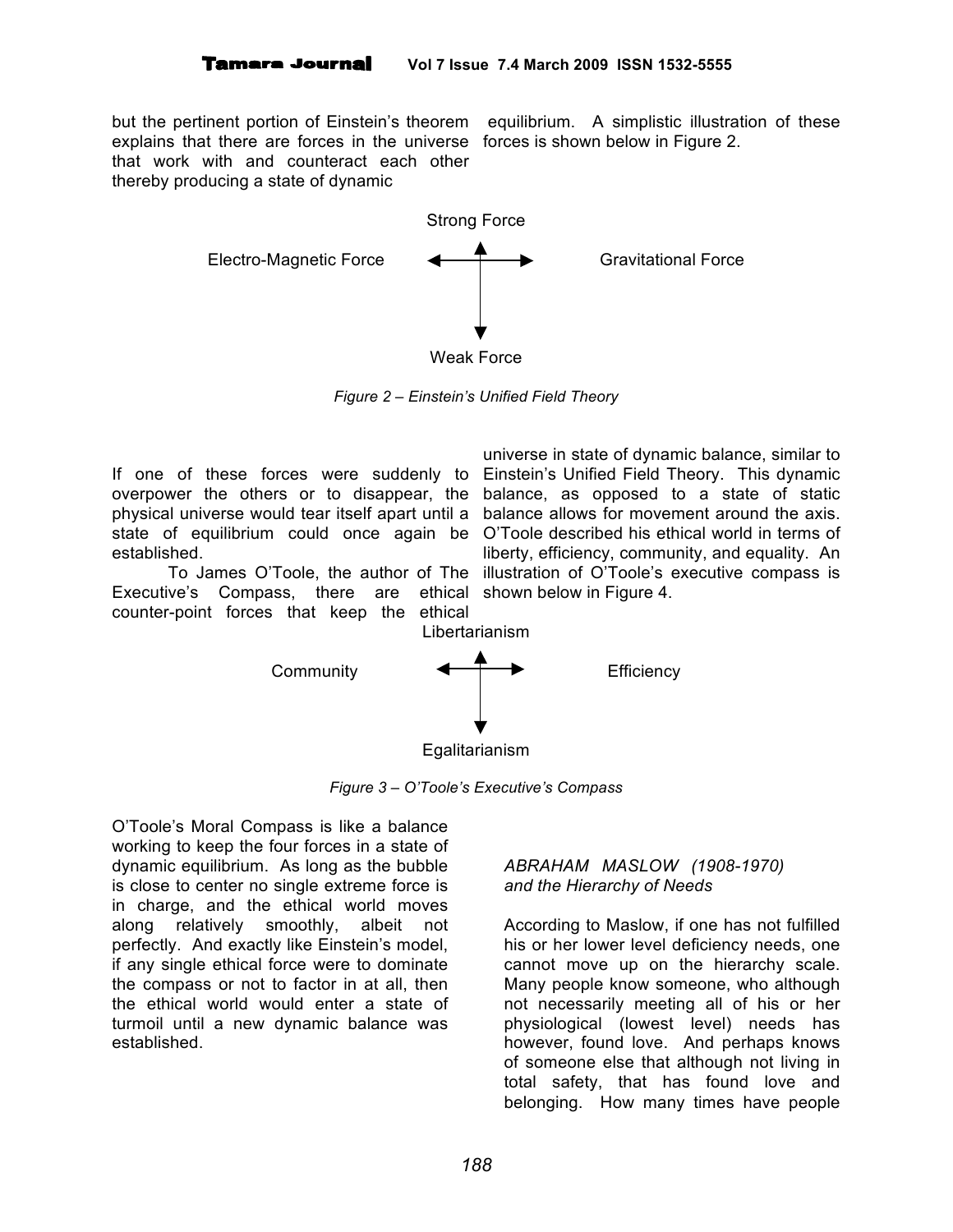seen, not the (financially) affluent but the (financially) poor, rise to the highest ethical standards? Not those who live in the fancy gated communities in (physical) safety but those in low-level or ordinary housing, or even the "homeless" who behave more ethically. Not the in-crowd, or the most influential and popular, but the outcast who oft times demonstrates how to behave ethically; e.g., Jesus, Buddha, Gandhi, M.L. King Jr., et al.

It had been my assumption that ethical behaviors would be associated with the top tier of Maslow's Hierarchy. It appears however, based upon the empirical evidence such as that cited in the previous paragraph, that Maslow's reasoning concerning the necessity of successful completion of the lower level steps being required prior to moving upward on the scale is not true. Therefore, ethical behavior has to be either able to be associated with one or more of the lower rungs, or based upon observable empirical data Maslow's thesis is incorrect in this matter. I would suggest that the answer is a combination of the two. First, Maslow is incorrect, people are not stagnant, but are in a state of flux between his defined levels. Second, ethical behavior being universal transcends Maslow's levels, and is applicable to all peoples, everywhere, and at all times. These answers directly support the concept of a universal and non-temporal ethical standard and structure.

# **CONCLUSION**

The purpose of this treatise was three-fold: first, to convince the reader of the immutability of ethics; second, to discuss and define root causes of unethical behavior; and third, to demonstrate the applicability of ethics in today's scientific world.

By definition we discovered that the concepts of individual beliefs, values, morals, and legal systems are irrelevant in the discussion of ethical universality and immutability. Although these concepts are all a part of ethics, none of them, individually or collectively, can demonstrate nor can they explain adequately the nontemporal and universal uniqueness of ethics. Of all of these concepts, only ethics demonstrates the requisite attributes to be considered both immutable and universal. Through evaluation of some of the theories of Spinoza, Kant, Einstein, and Maslow; we have learned that for ethics to have any value and authority it must be universal and non-temporal, i.e., immutable. If ethics are indeed relativistic, then one person's opinion is as valid as anyone else's and there can be no value in them other than that of mob-rule and violence. Therefore, in the argument regarding ethical universality and immutability, individual religious beliefs, values, morals, and laws become irrelevant.

Chris Argyris's double-loop theory involves learning to change underlying values and assumptions, not just the results. In this paper, a serious attempt was made to avoid the problems associated with single loop learning, which is identified as the reactive approach that many organizations and individuals use regarding ethics. An example of this single loop learning might be that if one does something unethical they will be punished, or if one does something ethical they will be appropriately rewarded. Single loop learning is prevalent in the field of law enforcement, but is used also in areas of moral enforcement, e.g., parents and their children, as well as clergy and their parishioners. Argyris' double-loop learning theory corroborates Kohlberg's Moral Maturity Model, in as much as people are trying to act at a higher, more mature level, altruistically, and without the need for immediate gratification.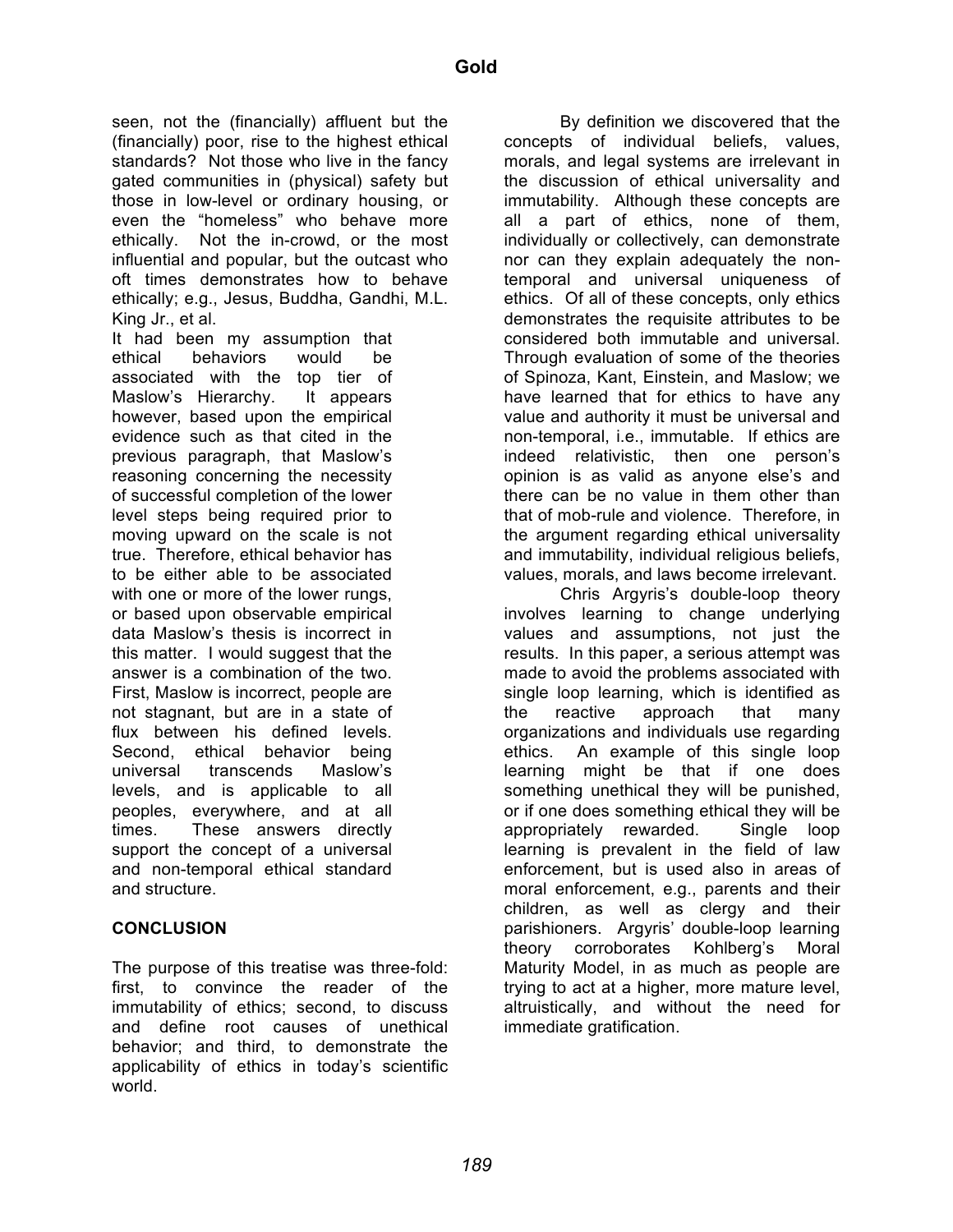#### **EPILOGUE**

Ultimately, the realization of what it takes to be ethical hinges on only three simple concepts. First, humankind must adapt a longer-range perspective. While people are locked into a short-term mentality such as "the one with the most toys wins", universal immutable ethics will never be fully established. Ethical maturity requires preventing short-term determinations of what is right or wrong, ethical or unethical. Kohlberg's Model of Moral Maturity and the Heinz Dilemma are excellent tools to aid in the realization of the pitfalls of short-term vision. Long-range vision may also be a difficult task as the non-temporal aspect of ethics makes this difficult for the casual observer to realize. Second, greed and pride must give way to humility and generosity that actively seek out the win-win scenarios. Only through win-win scenarios and the elimination of greed, hate, and pride will humankind be able and willing to stop long enough to learn the lessons of the advantages of ethics. Universality and immutability actually make ethics easier to understand, as they do not change from location to location, circumstance to circumstances, or from time to time. And third, people must all overcome their tendency towards indifference and sloth. As Elie Wiesel stated, "I swore never to be silent whenever and wherever human beings endure suffering and humiliation. We must always take sides. Neutrality helps the oppressor, never the victim. Silence encourages the tormentor, never the tormented." If humankind is ever to realize the advanced state of ethics recommended in this paper themselves, then they also must resolve not to be indifferent.

#### **REFERENCES**

Albert, Ethel M.; Denise, Theodore C.; Peterfreund, Sheldon P.; Great Traditions in Ethics. Wadsworth Publishing Company, 1984

Argyris, Chris, (1976), Single-Loop and Double-Loop Models in Research on Decision Making, Administrative Science Quarterly, (Vol 21 Iss 3)

Argyris, Chris, (1982), The Executive Mind and Double Loop Learning, Organizational Dynamics (Vol 11 Iss 2)

Asimov, Isaac. Runaround, Astounding Science Fiction Magazine, March 1942.

Bok, Sissela; Common Values. University of Missouri Press, 1995

Coghlan, David and Brannick, Teresa; Doing Action Research in Your own Organization. Sage Publications, 2003

Bazerman, Max H.; Judgment in Managerial Decision Making (Fifth Edition). John Wiley and Sons. 2002

Carnap, Rudolph; An Introduction to the Philosophy of Science. Dover Publications, 1995

Costa, John Dalla; The Ethical Imperative: Why Moral Leadership is Good Business. Perseus Publishing, 1998

Hinman, Lawrence; Director, The Values Institute, San Diego University. **http://ethics.acusd.edu/theories/kant/index.a sp**

Holy Scriptures, The: According to the Masoretic Text. The Jewish Publication Society of America, 1955

Hobson, Laura Z.; Gentleman's Agreement. Cutchogue: Buccaneer Books 1994

#### **http://changingminds.org/explanations/need s/maslow.htm**

**http://en.wikipedia.org/wiki/Categorical\_impe rative#Formulations**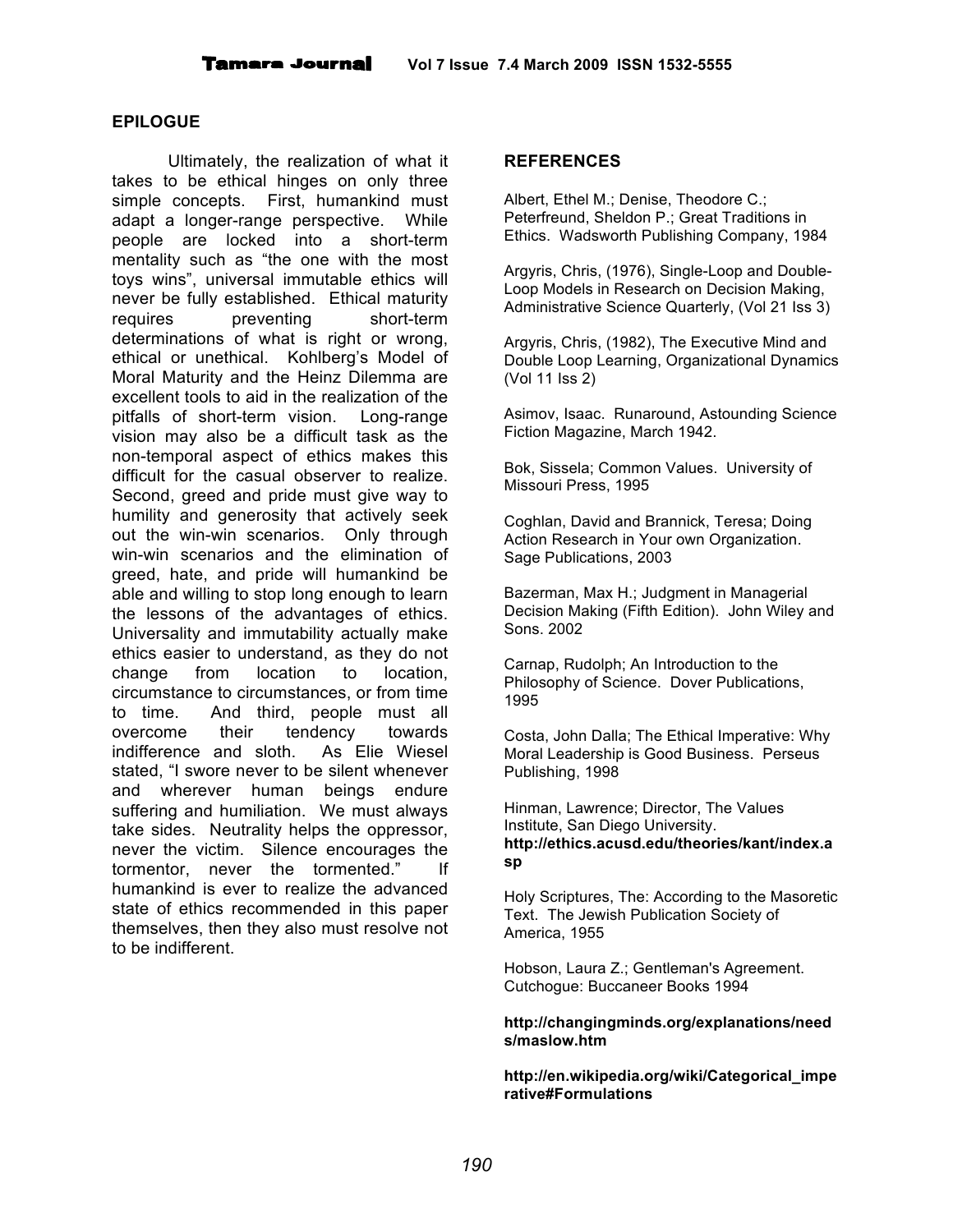**http://ethics.acusd.edu/theories/kant/index.a sp**

**http://facweb.bcc.ctc.edu/wpayne/Three%20l evels.htm**

**http://plato.stanford.edu/entries/kant-moral/**

**http://www.angelfire.com/md2/timewarp/spin oza.html**

#### **http://www.epistemelinks.com/Main/Topics.a spx?TopiCode=Ethi**

http://www.etymonline.com/

#### **http://www.historyplace.com/speeches/wiese l.htm**

http://www.jewishvirtuallibrary.org/jsource/Talmu d/avottoc.html

#### **http://www.mtsu.edu/~rbombard/RB/Spinoza/ ethica-front.html**

http://www.m-w.com/

http://www.onlineliterature.com/orwell/animalfarm/

#### **http://www.philosophypages.com/hy/5i.htm**

#### **http://www.utm.edu/research/iep/e/ethics.htm**

#### **http://www.whitestonejournal.com/seven/**

Kane, Robert; Through the Moral Maze: Searching for Absolute Values in a Pluralistic World. Paragon House, 1994

Kant, Immanuel; Fundamental Principles of the Metaphysic of Morals. Great Books, Encyclopaedia Britannica, Inc. 1990

Kant, Immanuel; General Introduction to the Metaphysic of Morals. Great Books, Encyclopaedia Britannica, Inc. 1990

Kant, Immanuel; Preface and Introduction to the Metaphysic Elements of Ethics. Great Books, Encyclopaedia Britannica, Inc. 1990

Kant, Immanuel; The Critique of Judgement. Great Books, Encyclopaedia Britannica, Inc. 1990

Kant, Immanuel; The Critique of Practical Reason. Great Books, Encyclopaedia Britannica, Inc. 1990

Kant, Immanuel; The Critique of Pure Reason. Great Books, Encyclopaedia Britannica, Inc. 1990

Kant, Immanuel; The Science of Right. Great Books, Encyclopaedia Britannica, Inc. 1990

Immaturity/Maturity Theory; **www.accelteam.com/motivation/chris\_argyris\_02.html**

Massey, Morris; What You Are is Where You Where When. Farmington Hills, Mich. Magnetic Video Corp., 1976

Merriam-Webster Online Dictionary; **http://www.m-w.com/**

Online Etymology Dictionary, The; http://www.etymonline.com/index.php

Orwell, George; Animal Farm. San Diego: Harcourt Brace Jovanovich. (1990).

O'Toole, James; The Executive's Compass: Business and the Good Society. Oxford University Press, 1993

Paton, H.J.; The Categorical Imperative: A Study in Kant's Moral Philosophy. Hutchinson of London, 1967

Smith, M. K. (2001) 'Chris Argyris: theories of action, double-loop learning and organizational learning', *the encyclopedia of informal education*, **www.infed.org/thinkers/argyris.htm**